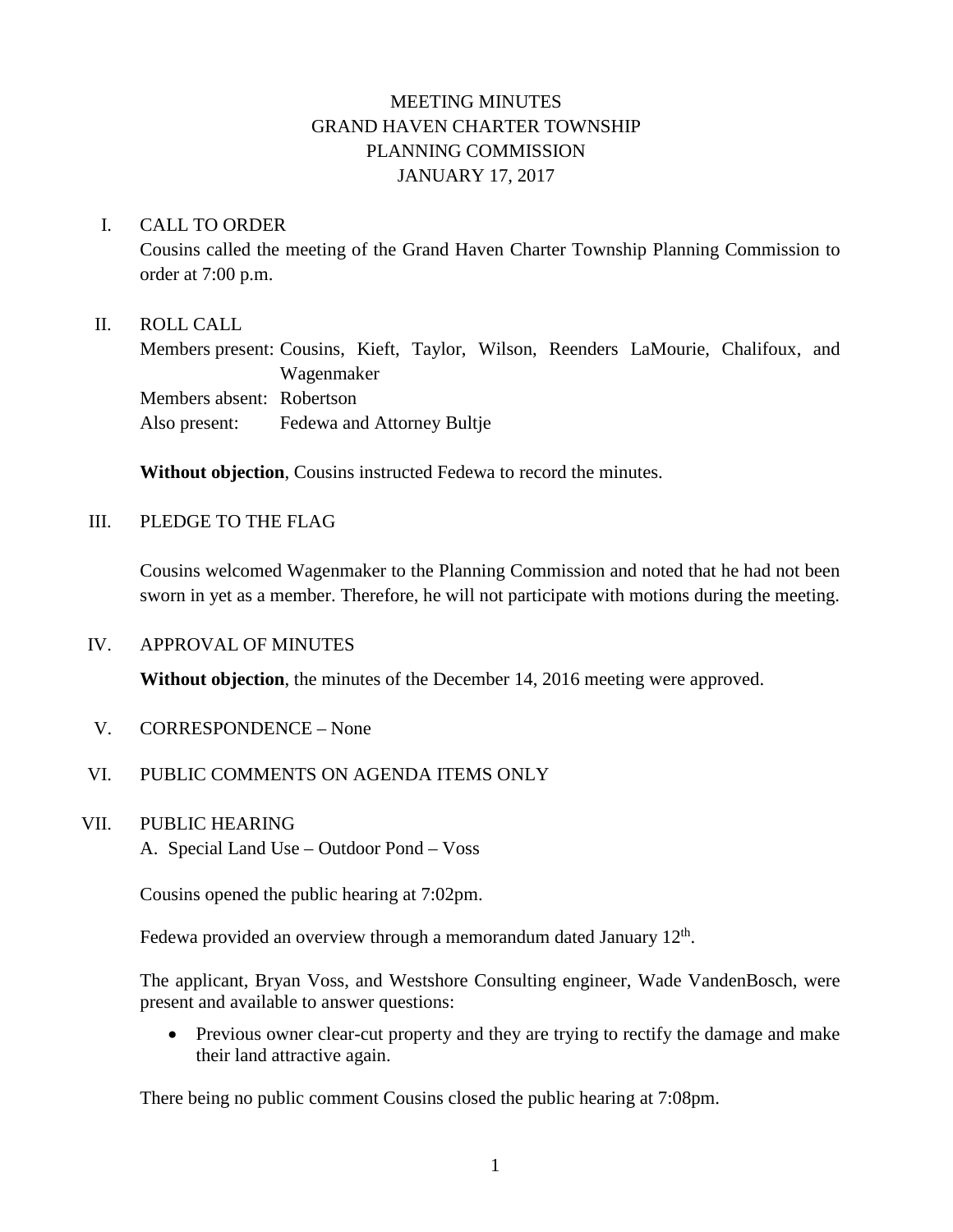B. Tentative Preliminary Plat – Stonewater Subdivision No. 1

Cousins opened the public hearing at 7:08pm.

Fedewa provided an overview through a memorandum dated January  $12<sup>th</sup>$ .

The developers engineer, Rick Pulaski from Nederveld, was present and available to answer questions.

There being no public comment Cousins closed the public hearing at 7:10pm

### VIII. OLD BUSINESS

A. Special Land Use – Outdoor Pond – Voss

Kieft requested staff to provide an explanation on the sand mining operation that occurred on the property in early 2016. Fedewa explained the property owner was selling sand from the same area as the proposed pond. The owner was not aware such an activity required a permit. Staff worked with the owner, and engineering firm, and determined the material that was removed was under 2,500 cubic yards. Therefore, it was eligible to be permitted administratively. Fedewa issued a zoning permit for the activity and assessed an after-the-fact fee for failing to obtain a permit before the activity commenced. Ultimately, the mining operation does not impact the Outdoor Pond application.

**Motion** by Wilson, supported by Chalifoux, to **approve** the Outdoor Pond Special Land Use application for 16575 Lake Michigan Drive, based on the application meeting applicable requirements and standards set forth by the Grand Haven Charter Township Zoning Ordinance. This motion is subject to, and incorporates, the following report. **Which motion carried unanimously.**

### Report

- 1. This approval is based on the affirmative findings that each of the following standards has been fulfilled:
	- A. The proposed use is consistent with, and promotes the intent and purpose of this Ordinance.
	- B. The proposed use is of such location, size, density, and character as to be compatible with adjacent uses of land and the orderly development of the district in which situated and of adjacent districts.
	- C. The proposed use does not have a substantially detrimental effect upon, nor substantially impair the value of, neighborhood property.
	- D. The proposed use is reasonably compatible with the natural environment of the subject premises and adjacent premises.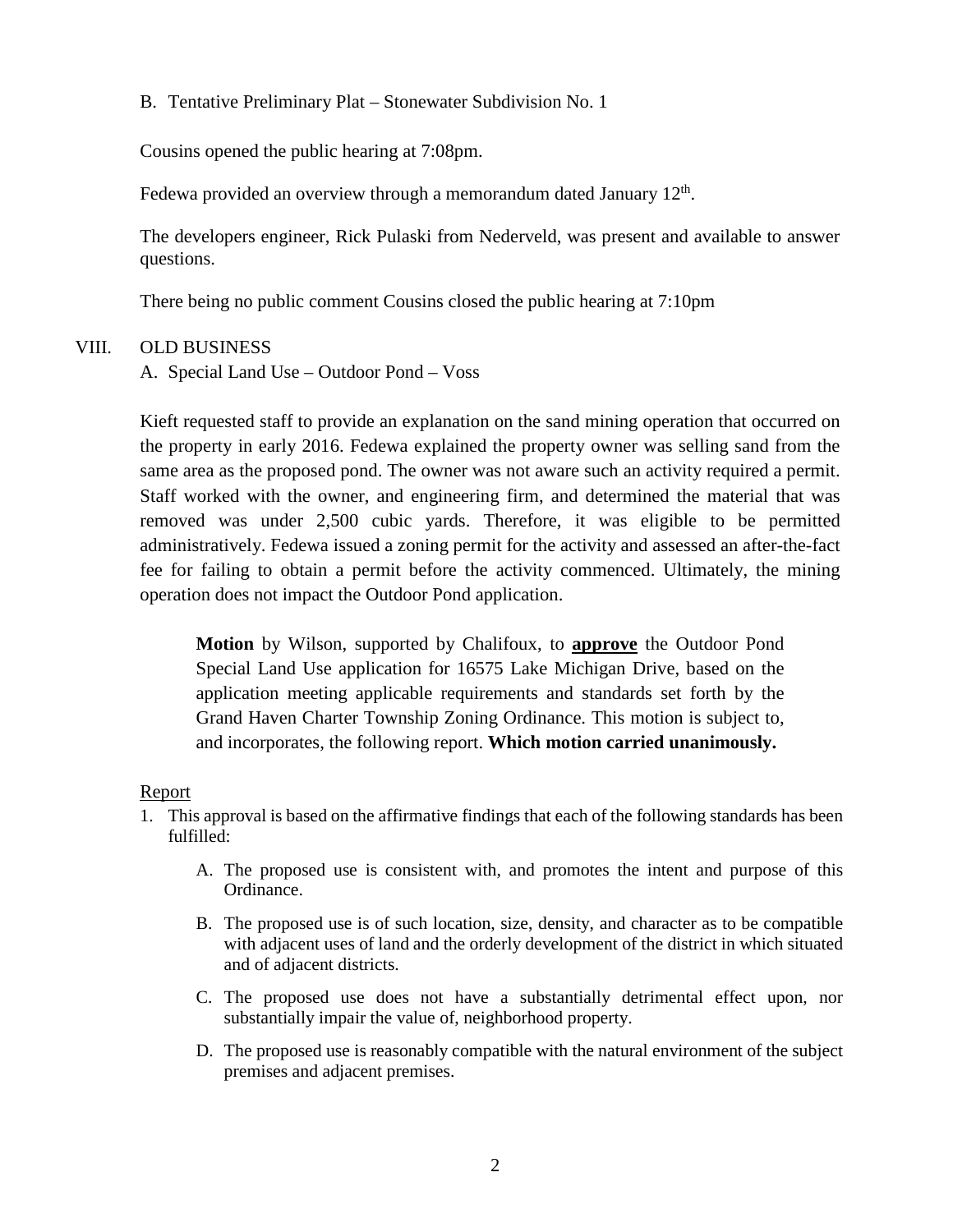- E. The proposed use does not unduly interfere with provision of adequate light or air, nor overcrowd land or cause a severe concentration of population.
- F. The proposed use does not interfere or unduly burden water supply facilities, sewage collection and disposal systems, park and recreational facilities, and other public services.
- G. The proposed use is such that traffic to, from, and on the premises and the assembly of persons relation to such use will not be hazardous, or inconvenient to the neighborhood, nor unduly conflict with the normal traffic of the neighborhood, considering, among other things: safe and convenient routes for pedestrian traffic, particularly of children, the relationship of the proposed use to main thoroughfares and to streets and intersections, and the general character and intensity of the existing and potential development of the neighborhood.
- H. The proposed use is consistent with the health, safety, and welfare of the Township.
- 2. The application meets the site plan review standards of Section 23.06 of the Zoning Ordinance. Specifically, the Planning Commission finds as follows:
	- A. The uses proposed will not adversely affect the public health, safety, or welfare. Uses and structures located on the site take into account topography, size of the property, the uses on adjoining property and the relationship and size of buildings to the site.
	- B. The site will be developed so as not to impede the normal and orderly development or improvement of surrounding property for uses permitted in this ordinance.
	- C. Safe, convenient, uncontested, and well defined vehicular and pedestrian circulation is provided for ingress/egress points and within the site. Drives, streets and other circulation routes are designed to promote safe and efficient traffic operations within the site and at ingress/egress points.
	- D. The arrangement of public or private vehicular and pedestrian connections to existing or planned streets in the area are planned to provide a safe and efficient circulation system for traffic within the township.
	- E. Removal or alterations of significant natural features are restricted to those areas which are reasonably necessary to develop the site in accordance with the requirements of this Ordinance. The Planning Commission has required that landscaping, buffers, and/or greenbelts be preserved and/or provided to ensure that proposed uses will be adequately buffered from one another and from surrounding public and private property.
	- F. Areas of natural drainage such as swales, wetlands, ponds, or swamps are protected and preserved insofar as practical in their natural state to provide areas for natural habitat, preserve drainage patterns and maintain the natural characteristics of the land.
	- G. The site plan provides reasonable visual and sound privacy for all dwelling units located therein and adjacent thereto. Landscaping shall be used, as appropriate, to accomplish these purposes.
	- H. All buildings and groups of buildings are arranged so as to permit necessary emergency vehicle access as requested by the fire department.
	- I. All streets and driveways are developed in accordance with the Ottawa County Road Commission specifications, as appropriate.